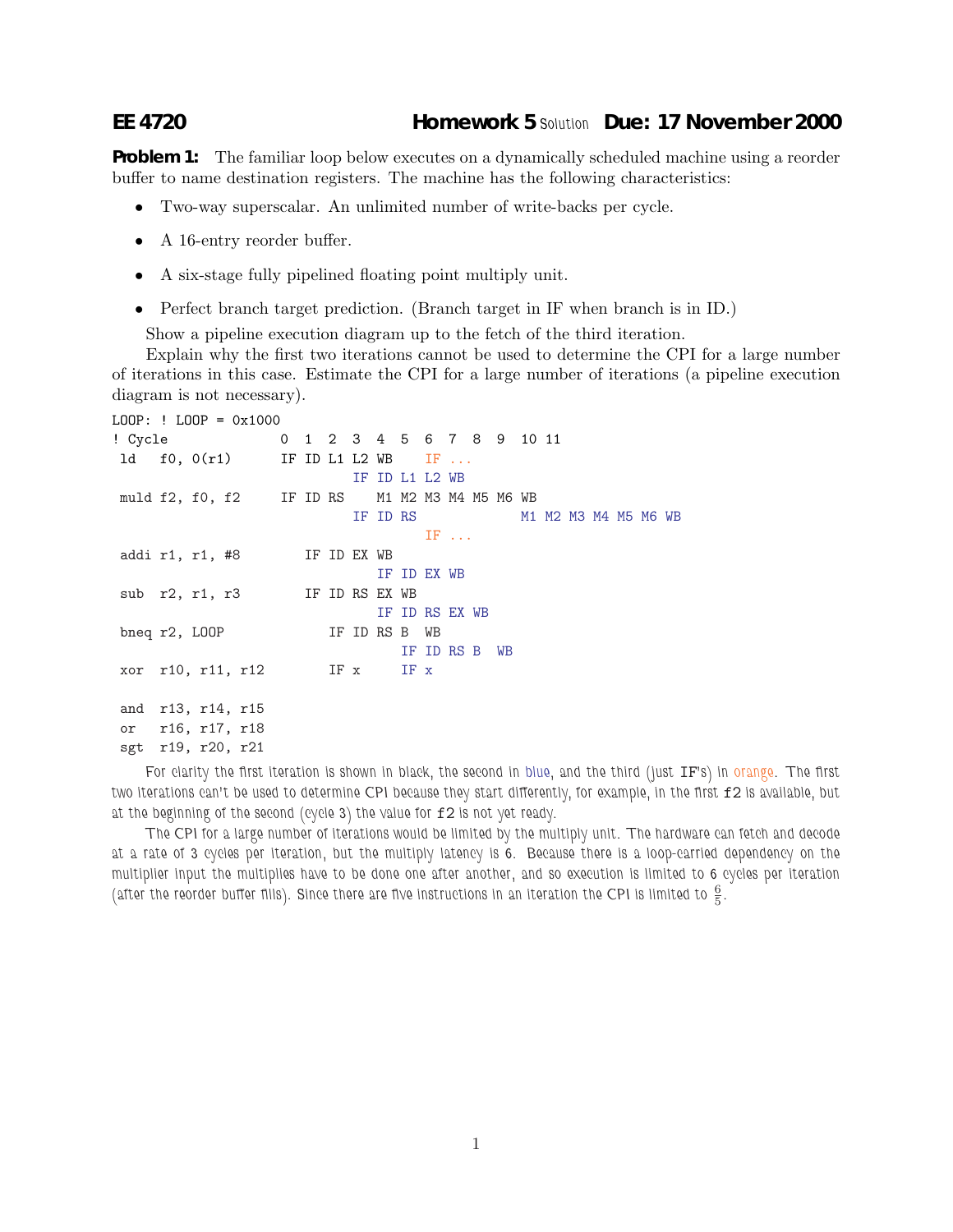**Problem 2:** Unroll the loop in the problem above twice. (In the last homework it was unrolled four times.) Again exploiting the associativity of multiplication, rearrange the multiplies to improve the performance, but this time without using software pipelining. Why is software pipelining not necessary here?

```
! Solution
LOOP: ! LOOP = 0x1000
! Cycle 0 1 2 3 4 5 6 7 8 9 10 11 12 13 14 15 16 17 18 19 20 21 22 23
1d f0, 0(r1) IF ID L1 L2 WB IF ID L1 L2 WB
                      IF ID L1 L2 WB IF \ldots1d f10, 8(r1) IF ID RS L1 L2 WB IF ID RS L1 L2 WB
                IF ID RS L1 L2 WB
muld f4, f0, f10 IF ID RS M1 M2 M3 M4 M5 M6 WB
                       IF ID RS M1 M2 M3 M4 M5 M6 WB
                                 IF ID RS M1 M2 M3 M4 M5 M6 WB
muld f2, f4, f2 IF ID RS M1 M2 M3 M4 M5 M6 WB
                        IF ID RS M1 M2 M3 M4 M5 M6 WB
                                 IF ID RS M1
addi r1, r1, #16 IF ID EX WB IF ID EX WB IF ID EX WB
sub r2, r1, r3 IF ID RS EX WB IF ID RS EX WB
                         IF ID RS EX WB
bneq r2, LOOP IF ID B WB IF ID B WB IF ID B WB
xor r10, r11, r12 IF x IF x IF x
and r13, r14, r15
or r16, r17, r18
sgt r19, r20, r21
```
*For clarity the first iteration is shown in black, the second in blue, the third in orange, and the fourth (just an* IF*) in purple. (A pipeline diagram was not required for the solution, but is given here to help describe the solution.)*

*An important feature of the solution is the way the multiplies are done. The code above is limited to execute at a rate of six cycles per iteration because of the loop-carried dependency in the second multiply. (But this does twice as much work as the original code.) In the poor solution below the code is half as fast, limited to twelve cycles per iteration because the loop-carried dependency is a source in the first multiply and a destination in the second:*

```
! WARNING: POOR Solution below!
LOOP: ! LOOP = 0x1000ld f0, 0(r1)
ld f10, 8(r1)
muld f2, f0, f2
muld f2, f10, f2
addi r1, r1, #16
sub r2, r1, r3
bneq r2, LOOP
xor r10, r11, r12
and r13, r14, r15
or r16, r17, r18
sgt r19, r20, r21
! WARNING: POOR Solution above!
```
*Refer to the good solution for the following discussion.*

*Software pipelining is not needed because dynamic scheduling allows instructions after the second multiply to start execution even before the second multiply starts. On a statically scheduled machine instructions after the second multiply would have to wait. Software pipelining can be used to reduce the wait by moving the second multiply to the next iteration.*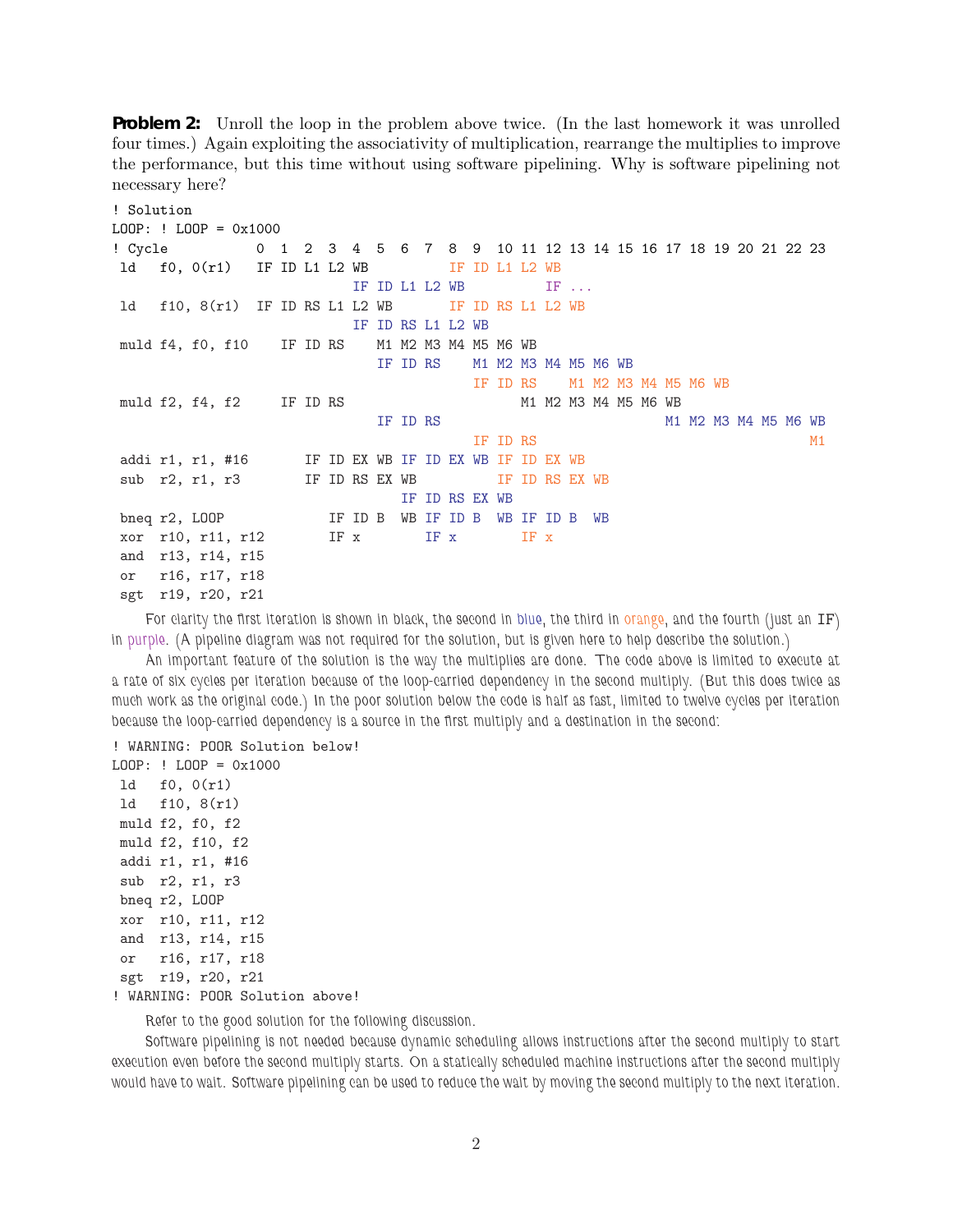**Problem 3:** The code below executes on a system using a one-level branch predictor with a 16-entry BHT. Which entries will the branches use?

*The BHT entry numbers are shown in the leftmost column below. The entry numbers are bits 2:5 in the instruction address, shown in the second column.*

If the number of iterations is large, the prediction accuracy will be high. If a certain number of additional nops are inserted before SKIP1 the prediction accuracy will drop. How many and why?

*By inserting* nop *instructions the BHT entry used by the second and third branches will change. Prediction accuracy will fall if the first and second branch use the same entry since their outcomes are always different from each other. Each inserted* nop *increases the BHT entry number by one, 13* nop*'s would put the second branch in entry 1, the same as the first.*

! Note: r2 is not modified inside the loop. BHT En Addr LOOP: ! LOOP = 0x1000 0x1000: subi r1, r1, #1 1 0x1004: bneq r2, SKIP1 0x1008: add r10, r10, r11 0x100c: nop SKIP1: 4 0x1010: beqz r2, SKIP2 0x1014: add r12, r12, r13 SKIP2 6 0x1018: bneq r1, LOOP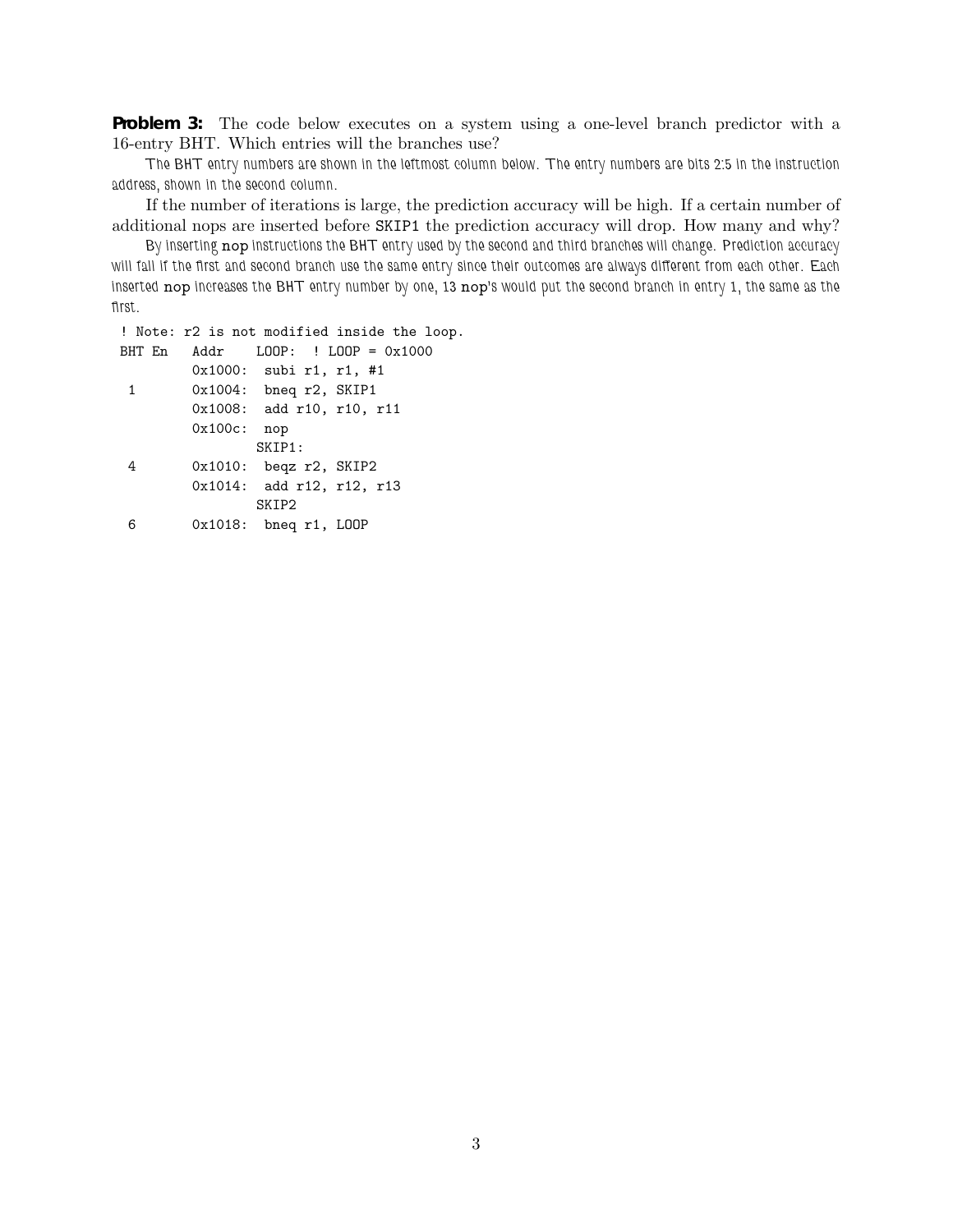**Problem 4:** Determine the prediction accuracy of a one-level branch predictor on each branch in the code below. The predictor uses a 1024-entry BHT. There is a .5 probability that a loaded value will be zero.

*Because random numbers are loaded, the first branch (following* LOOP*) and the branch following* SKIP2 *can't be predicted, so the accuracy will be about 50%.*

*The second branch (following* SKIP1*) follows the pattern* N T N T ...*. Depending on how the BHT entry is initialized, the prediction accuracy will be 50% or 0%.*

*The third branch (following* SKIP3*) follows the pattern* N T T T N T T T ...*. The prediction accuracy will be 75% (the not taken is predicted taken after warm up).*

*The last branch (following* SKIP4*) is taken for all but the last iteration, the prediction accuracy will be 100% for branches predicted after the first two iterations of the loop.*

LOOP:

addi r2, r2, #4 lw r1, 0(r2) bneq r1, SKIP1 add r10, r10, r11 SKIP1: andi r3, r2, #4 bneq r3, SKIP2 add r11, r11, r12 SKIP2: beqz r1, SKIP3 add r12, r12, r11 SKIP3: andi r4, r2, #12 bneq r4, SKIP4 add r13, r13, r11 SKIP4: sub r5, r2, r6 bneq r5, LOOP